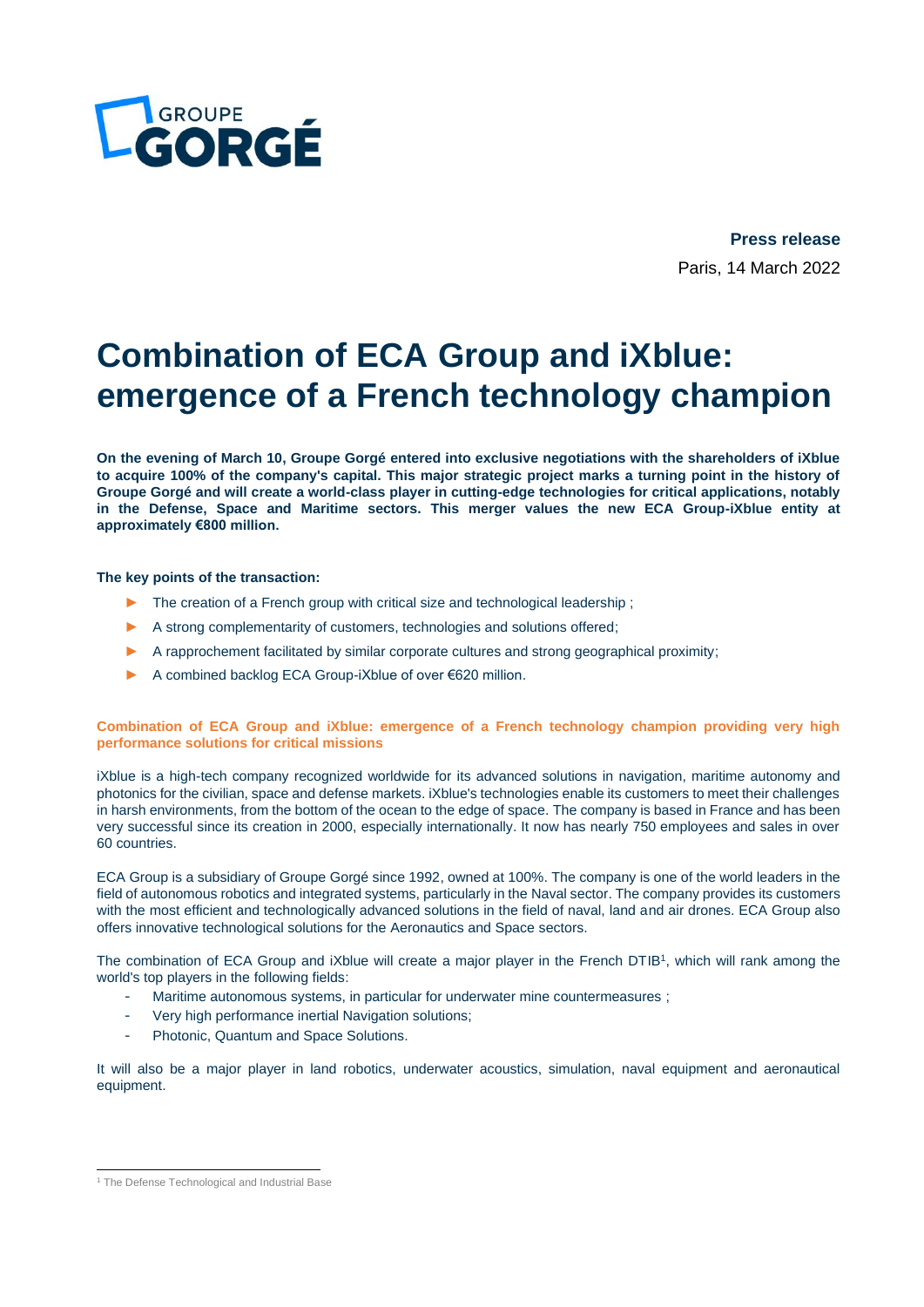

Together, ECA Group and iXblue will offer even more competitive, innovative and integrated autonomous systems for the maritime sector, thus meeting the expectations of customers in various fields: Underwater mine clearance, Deep sea exploration, Hydrography, Port protection, Offshore and MRE (Marine Renewable Energies).

### **A combination that will generate significant synergies**

#### 1- A broader customer base and geographical coverage

The commercial networks of the two companies are highly complementary (80 countries as ECA's customers, 60 countries as iXblue's customers). Their alliance will enable the new group to offer its entire products and solutions portfolio to a larger number of customers and to significantly increase export orders.

For example, in the Maritime sector:

- ► iXblue has a strong presence in the civilian fields of hydrography, oceanography and marine energy: to these customers, the new group will be able to offer ECA's autonomous or remotely operated underwater or surface drone systems.
- ► ECA's customers are mainly military navies, particularly in the fields of underwater mine countermeasures, piloting or energy conversion for submarines. The new group will be able to offer iXblue's inertial navigation solutions to navies that do not yet have them.

#### 2- A coherent portfolio of complementary products and solutions

ECA Group already integrates iXblue's inertial and underwater positioning solutions into its mine countermeasures systems. More broadly, there is no competition in the product lines of the two companies: this is a guarantee of continuity for the teams and therefore of confidence in the ability of the companies to honor their commitments. In particular, iXblue's photonics and inertial navigation activities, which are essential to the creation of a complete offer, will naturally find their place in the new group in its current form and size, as ECA has no activities in these fields. The new group will have very strong positions across the entire value chain, with iXblue as an equipment manufacturer and ECA as a robotics and systems provider.

iXblue's range of surface drones and deep sea robots will complement, but not compete with, the extensive range already provided by ECA Group.

Robots and autonomous land vehicles, quantum technology and on-board equipment for the aeronautics industry will remain strategic in the development of the new group and will see their resources and commercial impact amplified by belonging to a group twice as large.

Finally, the new group will have greater investment capacity to accelerate its R&D roadmaps and strengthen its technological leadership. The two companies combined will thus consolidate French sovereign capabilities and will be able to make a significant contribution to the French ambition for the Deep Sea program, announced by the President of the Republic as part of France 2030 and carried by the Ministry of the Armed Forces and the Ministry of the Sea.



iXblue – Unmanned Surface Vehicle DriX ECA – Autonomous Underwater Vehicle A18

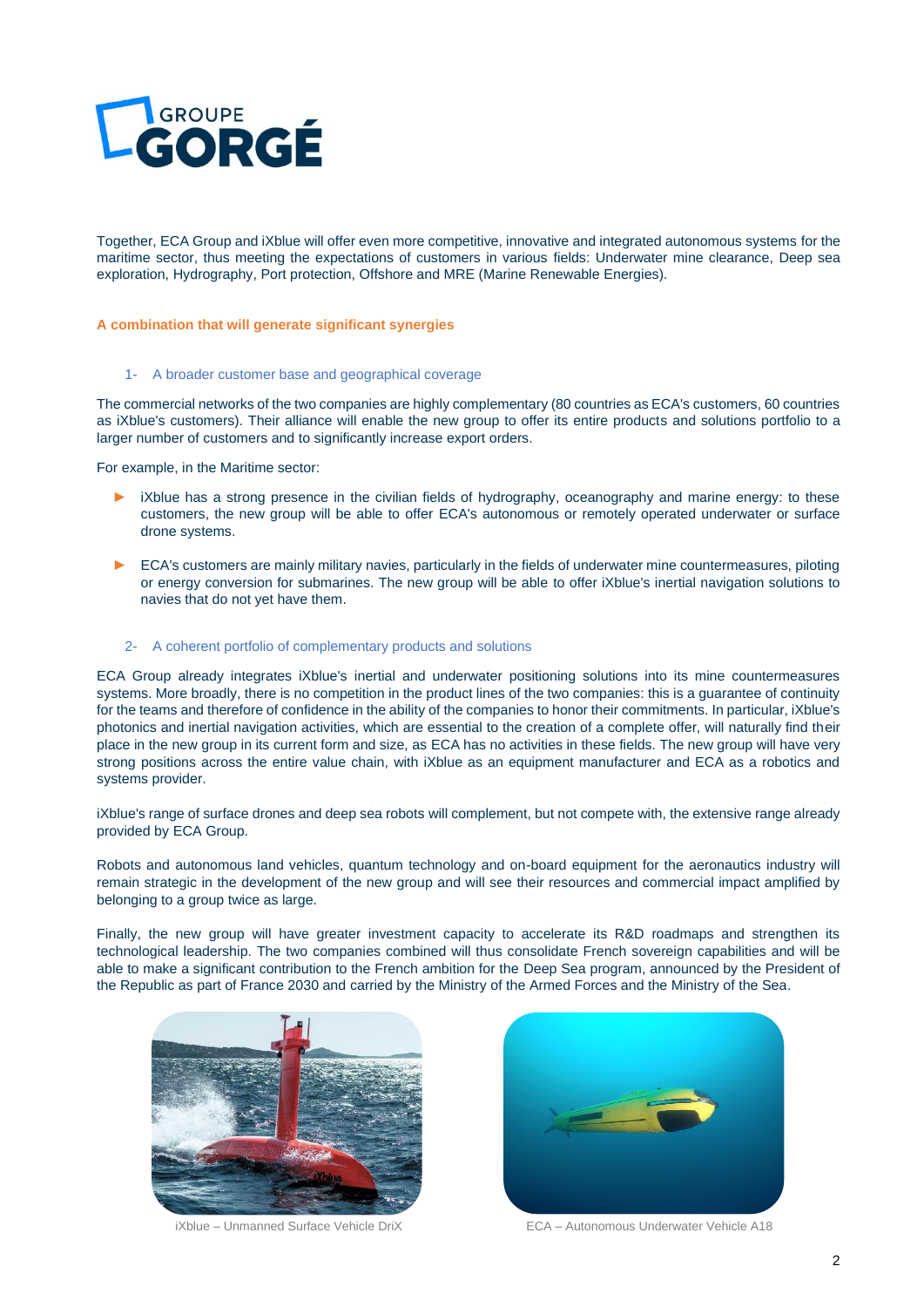

## 3- Two corporate cultures focused on innovation and entrepreneurship, and strong geographic proximity

The teams of both companies know each other well and have participated in many projects together: both companies are already working on major programs for the Belgian and Dutch navies and for IFREMER (Ulyx drone capable of diving to a depth of 6,000 m). They share a culture of innovation and entrepreneurship. The merger will reinforce this culture, which is a guarantee of technological advances and durability, supported by a stable family shareholding and a long-term vision in the same spirit that has built the history and success of each company.

The integration of the two companies will be facilitated by the close geographical proximity of the French sites, which are essentially located in the same employment areas. This is the case in Île-de-France, in the south of France at Toulon / La Ciotat and in Brittany at Brest and Lannion.

## 4- An operation that creates immediate value and has strong medium-term prospects

The following information on the structure of the operation is provided for information purposes only and is subject to change according to the needs and constraints of the structure.

iXblue has generated approximately €138 million in revenues<sup>2</sup> and more than €27 million in EBITDA<sup>3</sup> in 2021. The acquisition of iXblue, for an enterprise value of €410 million, would be carried out by a holding company (NEWCO) to which 100% of the ECA Group shares would be contributed and/or sold. On this occasion, a cash upstream of around €65 million would allow to reimburse the debt of Groupe Gorgé, which would have a positive net cash position at the end of the transaction, with the exception of the debt carried by NEWCO.

This transaction values the new ECA Group-iXblue entity at approximately  $\epsilon$ 800 million.

NEWCO will finance the acquisition of iXblue through:

- a €185 m syndicated loan, half of which will be amortized over 6 years and half *in fine* over 7 years;
- an *in fine* financing provided by the investment fund ICG (Intermediate Capital Group[; www.icgam.com\)](http://www.icgam.com/);
- a significant investment in equity capital (tens of millions of euros) contributed by Hervé Arditty, iXblue's founding shareholder, as well as managers and employees.

The repayment of this financing is thus progressive and limited in relation to the expected profitability of the new entity. This acquisition will not require any capital increase at the level of Groupe Gorgé and will therefore not result in any dilution of shareholders.

This financing is completed by a confirmed revolving credit line of €50 million and an unconfirmed external growth line of €50 million.

The majority of NEWCO's capital will be held by Groupe Gorgé. Together with the founder of iXblue and the management team, Groupe Gorgé would control more than two thirds of the capital and more than 80% of the voting rights.

The backlog at the end of 2021 of the new entity represents more than  $€620$  million<sup>2</sup>, ensuring excellent visibility for the coming years.

The combination of these two companies will also enable cost synergies on direct and indirect purchases and on support functions, which are expected to grow in the coming years, but at a slower pace than if each company remained independent.

Combining the expected sustained growth of both companies and the synergies, which could reach tens of millions of euros of EBITDA by 2025, the ECA Group-iXblue combination aims to achieve revenues of over €500 million and an EBITDA margin of around 25% by 2025-2026.

<sup>&</sup>lt;sup>2</sup> The 2021 indicators of iXblue are estimated (revenue, backlog, EBITDA). The financial statements for the year have not been closed or audited.

<sup>&</sup>lt;sup>3</sup> EBITDA: Operating profit before "net depreciation and provisions", "other operating income" and "share of profit of associates", including all research tax credits and subsidies for the year without deferral and without applying IFRS 16.